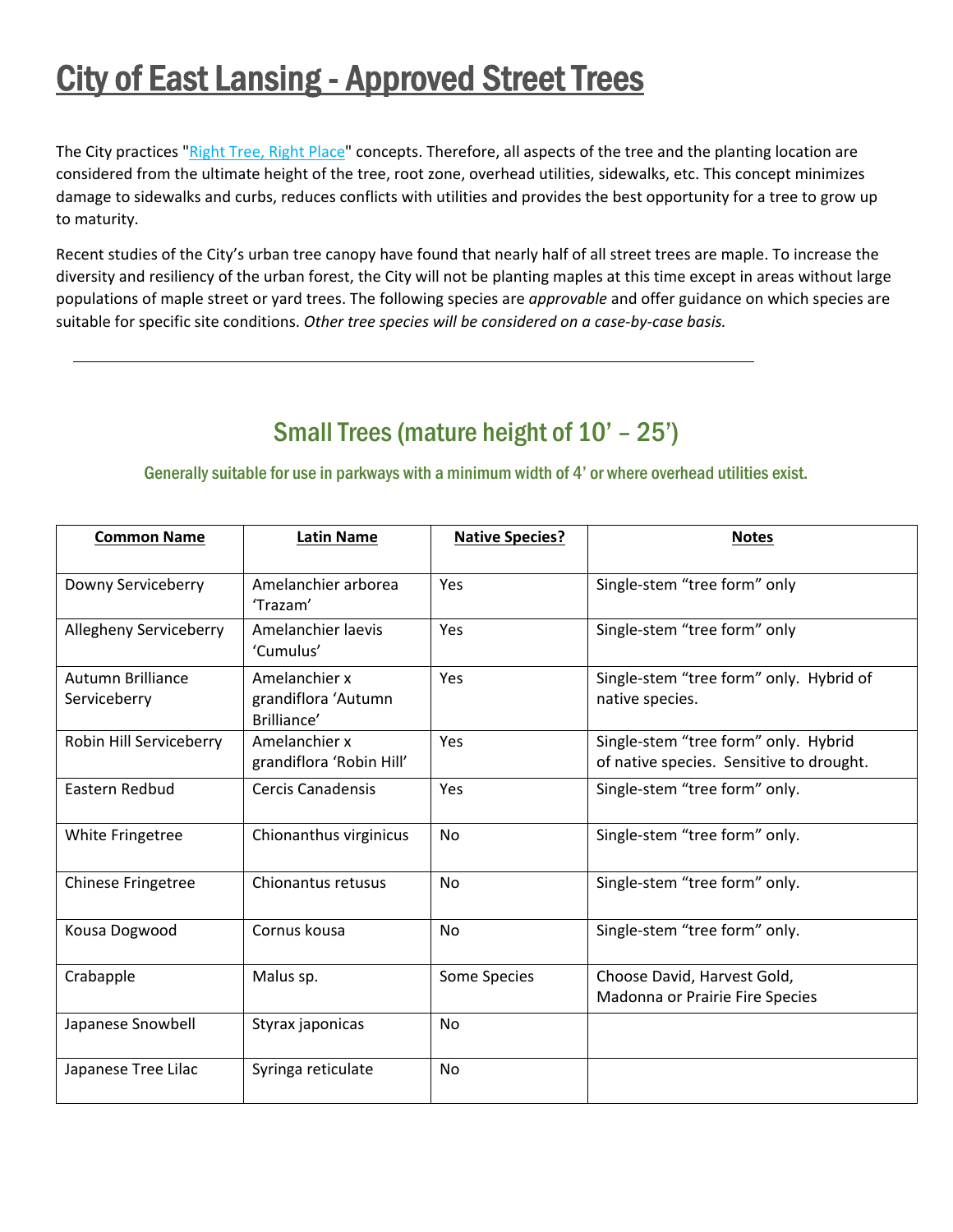### Medium Trees (mature height of 25'- 50')

Generally suitable for use in parkways with a minimum width of 6' and no overhead utilities.

| <b>Common Name</b>   | <b>Latin Name</b>        | <b>Native Species?</b> | <b>Notes</b>                                            |
|----------------------|--------------------------|------------------------|---------------------------------------------------------|
| American Hornbeam    | Carpinus caroliniana     | Yes                    | Single-stem "tree form" only                            |
| American Hophornbeam | Ostraya virginiana       | Yes                    |                                                         |
| <b>River Birch</b>   | Betula nigra             | <b>No</b>              | Single-stem "tree form" only. Native<br>to eastern U.S. |
| European Hornbeam    | Carpinus betulus         | <b>No</b>              |                                                         |
| Katsura Tree         | Cercidiphyllum japonicum | No.                    |                                                         |
| American Yellowwood  | Caldrastis kentukea      | <b>No</b>              | Native to southern U.S.                                 |
| Carolina Silverbell  | Halesia caroliniana      | No.                    | Native to southern U.S.                                 |
| Golden Raintree      | Koelreuteria paniculata  | <b>No</b>              |                                                         |
| Goldenchain Tree     | Labrunum x watereri      | <b>No</b>              |                                                         |
| Sourwood             | Oxydendrum arboretum     | <b>No</b>              |                                                         |
| Persian Parrotia     | Parrotia persica         | No                     |                                                         |

### Large Trees (mature height > 50')

Generally suitable for use in parkways with a minimum width of 6' and no overhead utilities.

| <b>Common Name</b>  | <b>Latin Name</b>       | <b>Native Species?</b> | <b>Notes</b> |
|---------------------|-------------------------|------------------------|--------------|
| Kentucky Coffeetree | Gymnocladus dioicus     | Yes                    |              |
| Honeylocust         | Gleditsia triacanthos   | Yes                    |              |
| Hackberry           | Celtis occidentalis     | Yes                    |              |
| <b>Tulip Tree</b>   | Liriodendron tulipifera | Yes                    |              |
| Blackgum (Tupelo)   | Nyssa sylvatica         | Yes                    |              |
| American Sycamore   | Platanus occidentalis   | Yes                    |              |
| Swamp White Oak     | Quercus bicolor         | Yes                    |              |
| Shingle Oak         | Quercus imbricaria      | Yes                    |              |
| Burr Oak            | Quercus macrocarpa      | Yes                    |              |
| <b>Red Oak</b>      | Quercus rubra           | Yes                    |              |